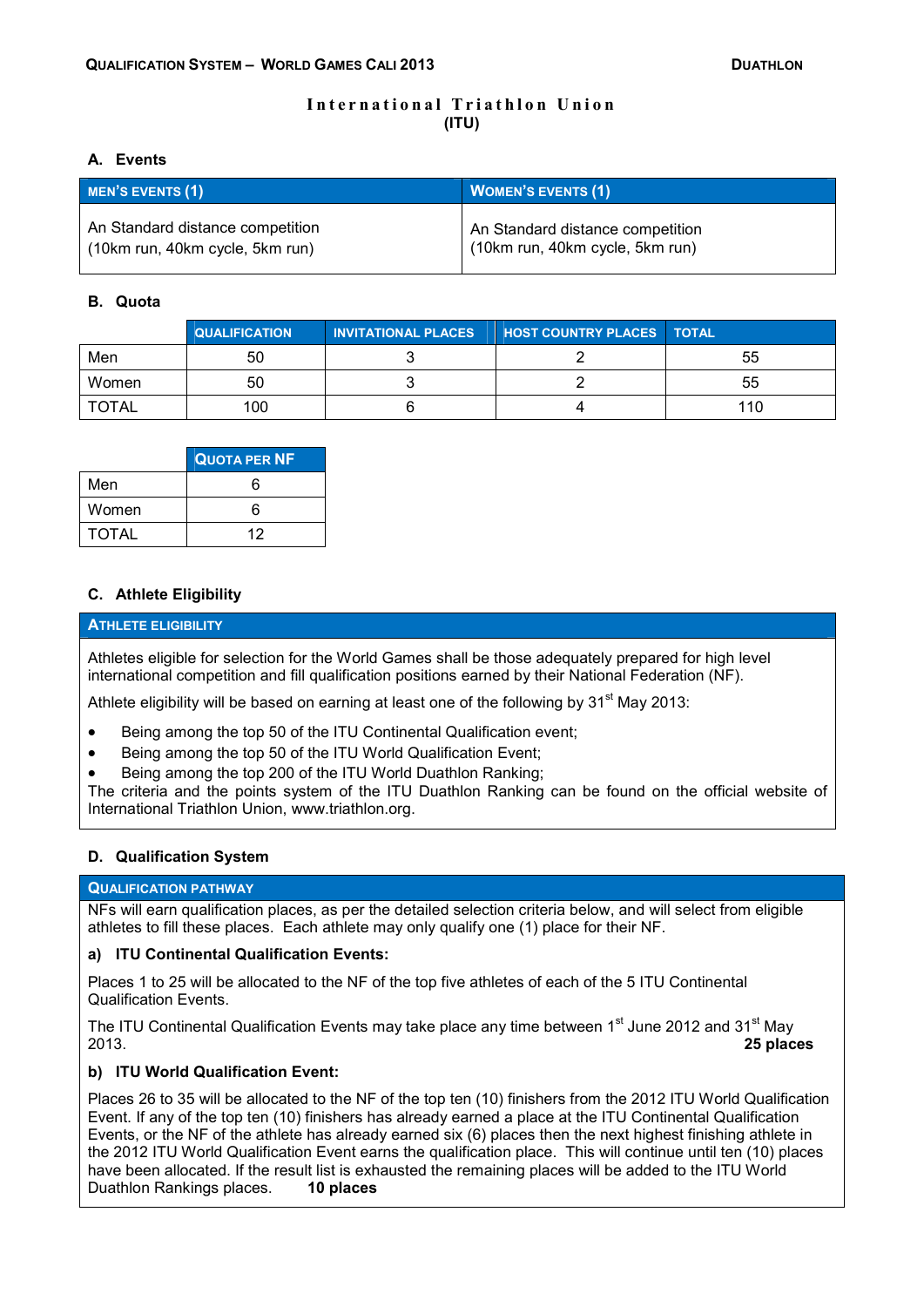## **c) ITU World Duathlon Rankings:**

Places 36 to 50 will be allocated to the NFs in order of the highest ranked athletes on the ITU World Duathlon Rankings of 31<sup>st</sup> May 2013. These athletes will not have previously qualified their NF a place. If this list is exhausted, the ITU World Qualification Event will be used, and then the ITU Continental Championships in this order America, Europe, Asia, Oceania, Africa, by selecting one athlete per continent, then a second one, etc. **15 places**

#### **HOST COUNTRY REPRESENTATION**

Places 51 and 52 will be awarded to the host nation, in case the maximum of six (6) haven't been reached. The unused placed will be allocated by the ITU World Duathlon Rankings. The minimum eligibility criteria also apply to the places allocated to the host nation. **2 places**

#### **INVITATIONAL PLACES**

Places 53 to 55 will be allocated by ITU as invitations. The maximum limit of six (6) athletes per NF cannot be exceeding by giving invitation. Unused invitation places will return to the ITU World Duathlon Rankings

The deadline for NFs to submit their requests Invitational places is  $15<sup>th</sup>$  May 2013. ITU will confirm, in writing the allocation of Invitation places to the NF by  $31<sup>st</sup>$  May 2013. The minimum eligibility criteria also apply to

Invitation places. **3 places**

#### **E. Confirmation process for quota places:**

### **CONFIRMATION PROCESS FOR QUOTA PLACES**

ITU shall inform NFs in writing of all qualification places obtained by 8 June 2013. NFs must inform ITU of the use of their qualification places by 22 June 2013. By 2 July 2013, ITU will confirm the final allocation of qualification places.

### **F. Reallocation of unused quota places:**

## **REALLOCATION OF UNUSED IF QUOTA PLACES**

All unused quota places will be reallocated through the ITU World Duathlon Rankings, respecting the maximum number of athletes per NF specified above. If there is no eligible NF according to the ITU World Duathlon Rankings the place will be allocated by ITU at its discretion.

### **REALLOCATION OF UNUSED HOST COUNTRY PLACES**

If the host country achieves qualification or if they have no eligible athlete(s), place 51 and 52 will be reallocated to the next best ranked NF, according to the ITU World Duathlon Rankings, respecting the maximum number of athletes per NF specified above. If there is no eligible NF according to the ITU World Duathlon Rankings the place will be allocated by ITU at its discretion.

#### **REALLOCATION OF UNUSED INVITATION PLACES**

Any unused places within the reserved quota of places will be reallocated by ITU. If ITU is not able to assign all the place(s) they will be reallocated to the next best ranked NF, according to the ITU World Duathlon Rankings, respecting the maximum number of athletes per NF specified above. If there is no eligible NF according to the ITU World Duathlon Rankings the place will be allocated by ITU at its discretion.